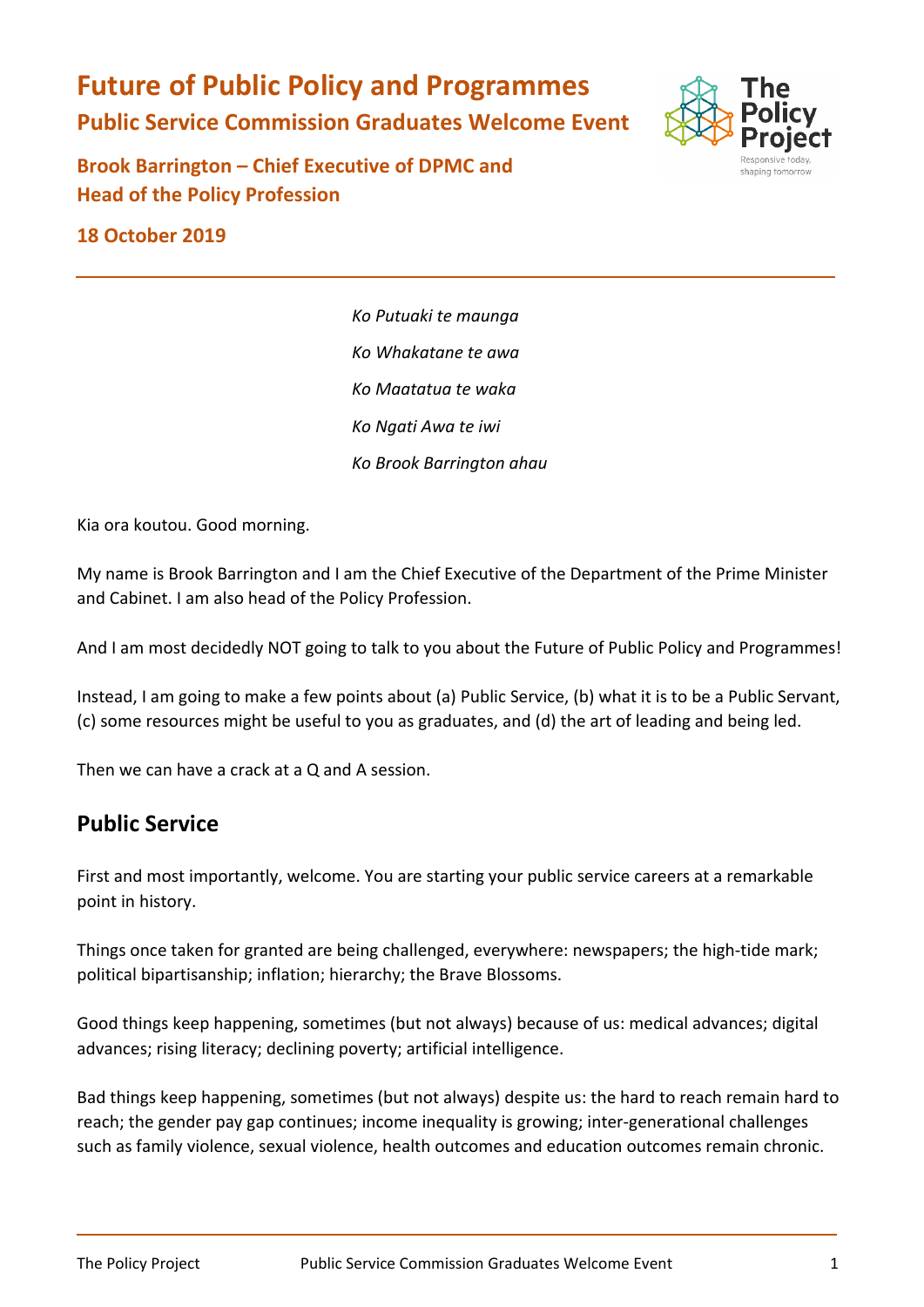In short, we are living through a peak time of change and complexity, at home, in our region and internationally, and it all feels rather frothy.

What a remarkable time it is, then, to be serving the public. To strive to understand the anxieties and needs of citizens and communities – in all of their diversity. To harness a wider range of tools and skills and perspectives – and collaborators. To support the good and deal to the bad, meaningfully, sustainably, respectfully – and in ways which add to the store of national good.

## **What it is to be a Public Servant**

It is this last point – adding to the store of national good – that I now want to turn to.

You have joined a team, a division, a group, an entity, agency, department or Ministry.

You have also joined an institution, called *the* Public Service.

Institutions of all sorts have rather fallen from grace, driven down by a combination of bad behaviour, poor communication, misplaced modesty or caution, ineffectiveness, or simply by being a concrete artefact in a virtual world.

So let me speak up for the institution you have just joined.

In a frothy world, it is important to have some anchor points. Free and fair elections. An independent judiciary. A non-corrupt police force. Freedom of speech and assembly. The Official Information Act. A robust and respected fourth estate. And a politically neutral, merit-based, objective, free and frank, lawful, professional, empathetic and effective public service.

But the public service is not merely (or even) legislation or precedent or bricks or mortar. It is you. And me. We and all of those we work alongside are the public service. Without us, it is nothing. At the same time, it must be more than any one of us alone.

It is by pooling our spirit of service – our commitment, skill, imagination and ambition for the people of Aotearoa New Zealand – that we provide ballast and add to the store of national good in the midst of turbulence and uncertainty.

And a positive attitude and constructive behaviours are necessary but not sufficient. Our task is to serve people and to build the country, in all of its manifestations and diversity, by providing the best possible public policy advice, and then implementing that advice.

It is by this fruit that we shall be judged.

## **Some resources that might be helpful**

In setting about your public service careers, I want to mention some resources that might be helpful. The first and most important resource is you. Be kind to yourself. Keep reading and learning, even when it's at the end of a hard day or long week. Develop empathy in your dealings with others. Be